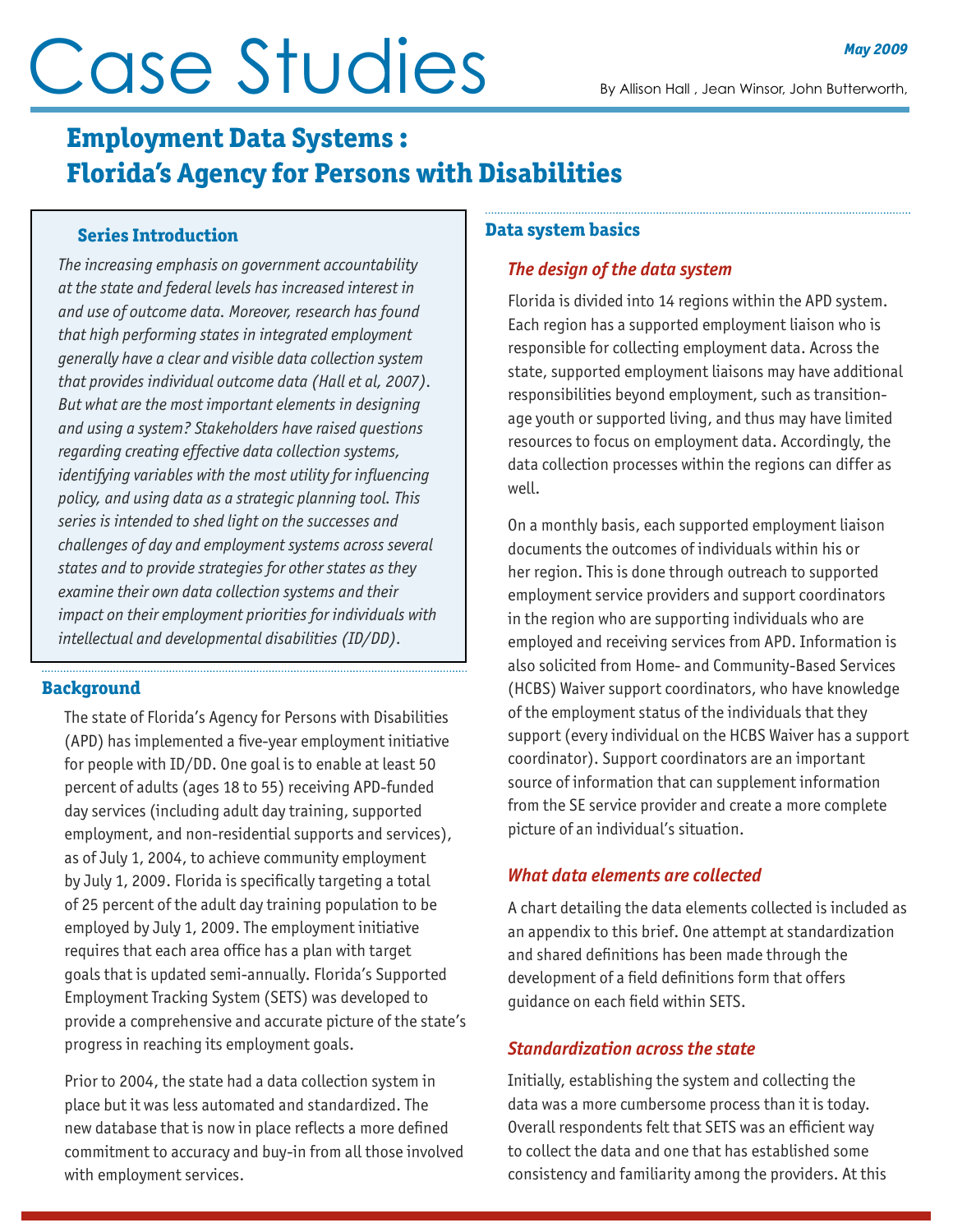point providers are aware that their SE liaisons will be in contact with them for a monthly check-in. While the process is more streamlined, it is not standardized across the state. Variation exists in how SE liaisons collect the data and how they view the data collection process. In one area, for example, a liaison felt that this monthly contact is an entrée to talk about questions or concerns. She uses these consistent check-ins with providers as a built-in opportunity for training and technical assistance in specific areas.

Depending on the region and the provider, some providers mail their data, while others use email. In one region, each provider develops their own form based on the data that the SE liaison requests for each individual working. Providers submit the data to the liaison, and he enters it into a SETS hardcopy book, and then into the electronic SETS data systems. In another region, the SE liaison works with her IT staff to get a point-in-time picture of the data at the end of each month, and she works with providers, coordinators, and families to get an accurate update of this data each month. Once she gets the data, she enters it into the SETS database. When working with a new individual, a census form is filled out with additional information, such as demographic information, that does not change from month to month. She also maintains a list of providers that she updates monthly in the event that a provider is no longer operating or no longer supporting people in her region in employment, or in the event that a new provider enters the system.

# *Who the data is collected on*

Data is collected on all individuals who receive services from APD and who are working in the community and on individuals who are eligible to receive services (on the waiting list) and who are working. "Working in the community" is defined as individual or group employment (not more than eight people as part of a work crew or enclave) or employment with or among people without disabilities that pays at least minimum wage. For individuals in job development, data is not entered on their activities until the day they actually start their jobs and begin receiving a paycheck.

# *Frequency of data collection*

Employment data is collected by APD on a monthly basis. An SE liaison noted that the frequency of the data collection lets providers know that it is a priority—the intensity of monthly

data collection conveys the importance of data to APD. In addition, regular interaction with providers helps to give her a month to month compass point on where providers are in terms of working towards their goals.

While monthly data collection is more frequent than in other states (e.g., NH collects data bi-annually, and MA annually), one provider said that submitting data on a monthly basis is not cumbersome because she simply submits what is required for an additional certification of her agency (e.g. Commission on Accreditation of Rehabilitation Facilities), and her regional SE liaison extracts the data that he needs to complete SETS. One support coordinator felt that monthly data collection misses some of the job turnover that happens throughout the course of the month and that a weekly data collection could provide more accuracy. The majority of interviewees felt that a monthly data collection enabled a sufficiently frequent picture of the changes that occur within individual employment situations.

#### **Data sources**

There are several potential sources for employment data: waiver support coordinators (for those on the HCBS Waiver), supported employment service providers, general revenue coordinators (who work with individuals on the waitlist), and families. One SE liaison felt that waiver support coordinators drive the system, as they have the central files on all waiver participants. APD uses several sources because in some cases, one type of respondent may be more effective in reporting certain data. This process also provides a useful accuracy check on the data when it is corroborated by more than one source or when one source may be difficult to reach.

An SE liaison who participated in this research described the sources she accessed in the data collection process. Her first contact is with the service provider. She noted that if there was no job coach or provider involved, she would call the support coordinator. If the individual was on a waiting list for services, she would call the general revenue coordinator. SE liaisons have different relationships with the coordinators. One SE liaison felt that she had good relationships with the waiver support coordinators but was unfamiliar with the general revenue coordinators. When necessary, she will approach the individual or family members for data. In only one case, she approached the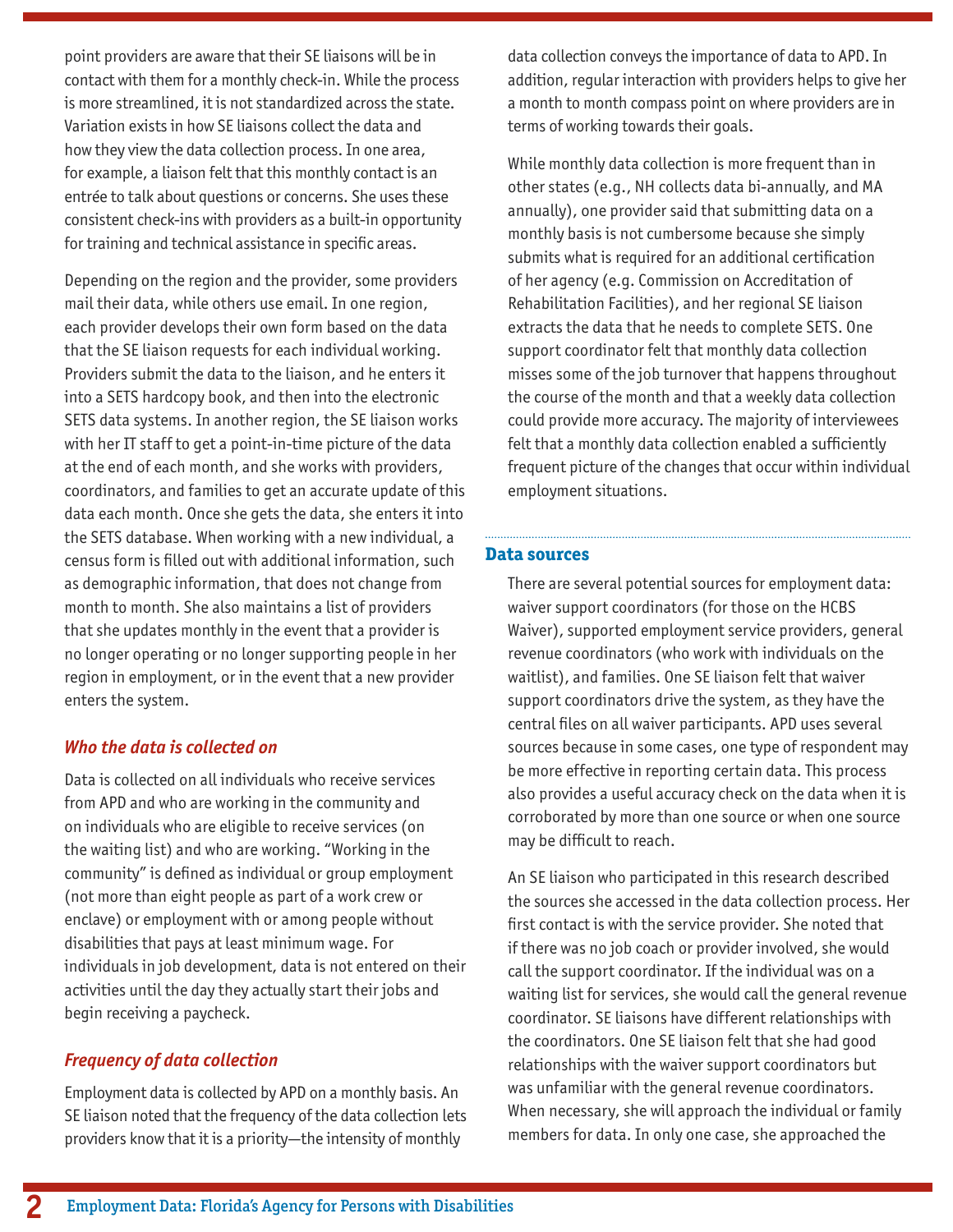employer (Goodwill) for data. Another liaison felt that he had very good relationships with the general revenue coordinators. These relationships are critical in facilitating effective communication and outcomes data collection.

A prominent issue that arose during the conversations with SE liaisons was the level of effort involved in obtaining data monthly from providers. The consensus seemed to be that after the initial implementation of the system, providers became familiar with the type of data that was necessary to submit and the process became more streamlined. SE liaisons described their style with regard to interacting with providers. One liaison often goes directly to the director of the employment provider to obtain data and emphasizes the importance of data collection for many reasons, including communication with state legislators regarding funding needs. Another liaison has closer relationships with employment specialists who often know more specific information about the individuals they support. Regardless of what level SE liaisons works with providers, communication was an important theme.

# **A critical message: Data is important**

All sources of data, be it support coordinators or providers, need to value and buy into the concept that data collection is a key element in moving employment forward. Toward that end, in the past few years support coordinator training has started to address supported employment and data collection. An APD central office staff noted, "Every chance we get, we hit on data collection." APD trains their staff around the state, who in turn work with support coordinators and providers on how to report outcomes.

Data became an especially pressing issue for APD as the agency was rolling out its five-year initiative, because without data APD would be unable to track its progress. One respondent noted that the importance of providing data is conveyed through the level of intensity that SE liaisons spend in obtaining accurate data. While many providers have adjusted to the process and expect to be submitting data on a monthly basis, others have to be consistently "chased down." It is likely that this is an ongoing issue across regions in Florida and across providers in general.

#### **Linked systems**

In some states, the employment data collection process is linked to other systems such as quality assurance or billing. Respondents note that employment is indirectly linked to the quality assurance process. Quality assurance staff work at both the state and regional level. A state-level staff person said that supported employment is frequently on the agenda at quality assurance meetings and is promoted and has become "an integral part of everything the agency preaches."

### **How the data is used, analyzed, and shared**

The data system is primarily used to measure progress towards the five-year employment initiative. Supported employment liaisons are very aware of their regional goals around employment. One liaison mentioned that he currently had more than 300 people working but that this number was approximately 100 shy of his region's target goal. Several noted that these goals are shared with providers. However, when one provider was asked about Florida's data system, although she provides data to her liaison, she did not regularly receive employment data back from APD. She has been told that their organization and their region as a whole are behind on its goals, but has not received any more specific information. This provider noted that better communication would be an area for improvement around using data to measure performance.

While APD communicates about data with its regional liaisons, and through them, with their service providers, one group that seems less informed about the data is support coordinators. Upon asking about the state's data collection system, a support coordinator said that he had no idea how the state uses the data or how it benefits individuals. His only experience with data is the limited amount that he is able to provide on a monthly basis when contacted by the liaison. This coordinator had little awareness about the employment initiative in general, perhaps suggesting a need for APD to expand the involvement of support coordinators in the prioritization of employment services. An APD official noted that each region's plan documents regular meetings with support coordinators, which are an opportunity to discuss employment and employment data. While some regions are reported to have good communication with support coordinators about employment as a priority, this is not necessarily standard across the state.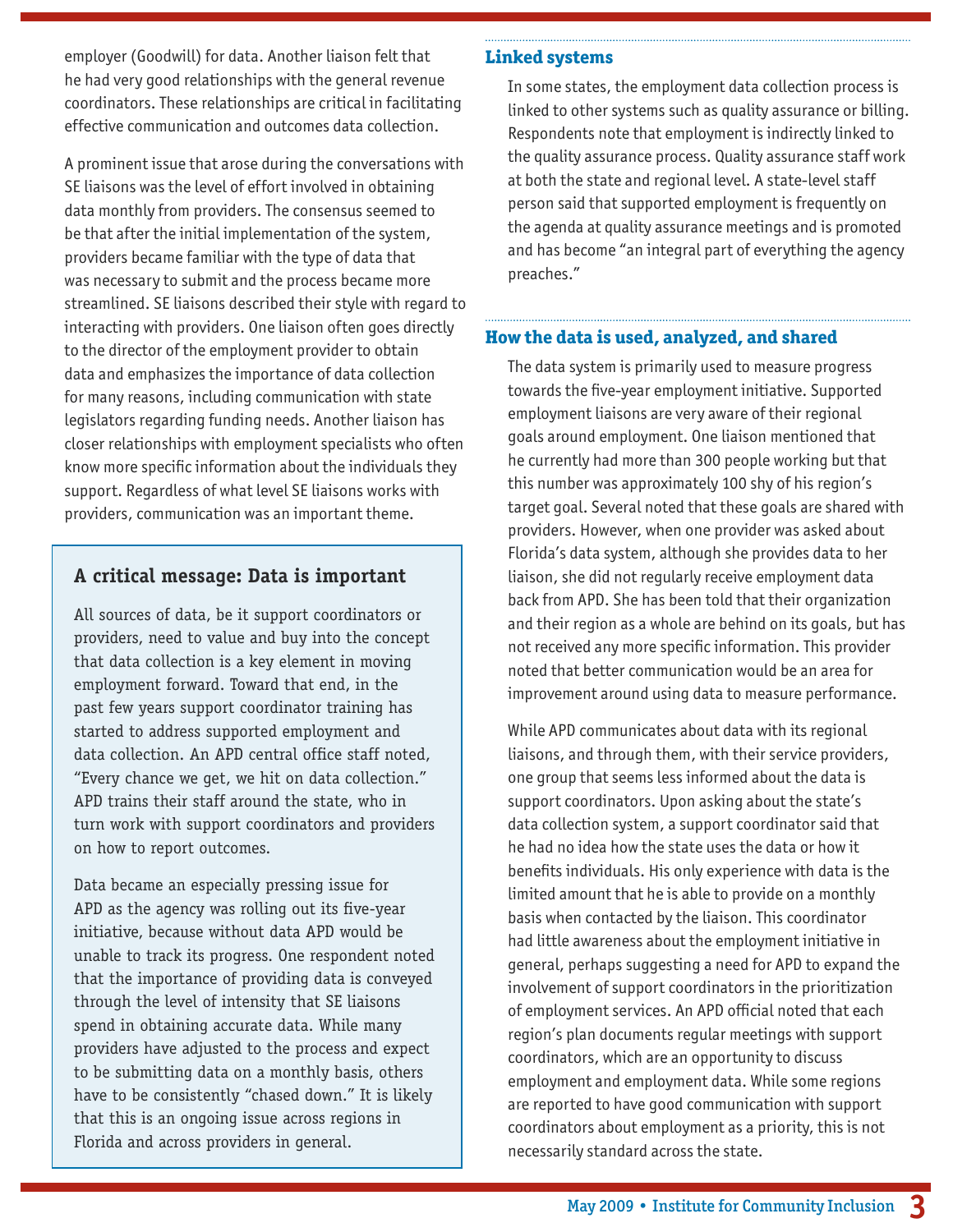#### *How the data is analyzed and shared*

Employment data is gathered locally and analyzed by region. Each region can view its own report, and can also generate reports that are statewide. The analysis is done at the local level, both by the SE liaisons and the program administrator within the area office. At the state level, analysis is done within the Employment Unit of APD. While regional office staff have provider-level data, available data reports do not compare one provider to another across the region or across the state.

Regarding dissemination of the data, reports are typically produced on a monthly basis and go out to each region and staff within APD central office. Within APD, there is regular communication about data. Every other month a two-hour conference call, which includes all of the area agency offices, serves as a forum for data discussions. APD also makes use of its internet and intranet to highlight data. Line graphs documenting the state's progress in meeting its employment goals are posted on its public website. On its intranet, area offices have access to a table that provides employment data for each area.

External outreach is usually done on the basis of requests or through state-level or national presentations. Data is shared quarterly with counterparts from Florida's Vocational Rehabilitation agency. Regarding families and individuals, respondents felt that there is little interest in data as families are more concerned with individual services. Moreover, since data is not available at the provider level, data does not help individuals or families make decisions about from which agencies to obtain services. Family Care Councils within each region are a forum to make data more accessible and meaningful to families and individuals.

#### **An analysis of the system: Successes and challenges**

#### *What's working well*

Respondents could point to many positive attributes about their data system. The use of a few different sources was cited as a check on the data for greater accuracy and access. The frequency of data collection was also mentioned as a boon, and this helps to cement relationships with providers and keep them familiar with the data collection process. Also, this monthly "compass point" keeps everyone aware of progress towards goals and keeps the five-year initiative on the minds of APD staff and providers.

A central APD staff person said that the current system provides "basic numbers that they can feel confident about, in terms of number of people who are employed and number of people who are moving out of adult day training." These numbers speak to precisely what the initiative sought to expand; in that sense, the system is measuring what it is meant to measure.

#### *Challenges within the system*

Respondents spoke of several challenges within the system, existing at multiple levels. At the most on-theground level, SE liaisons can often feel unsure that they are counting everyone there is to count. People on the waiting list for services who may already have jobs may not be part of the system unless their general revenue support coordinators are communicating with the SE liaison in the region. Also, individuals who obtain jobs without the help or knowledge of a provider or a support coordinator may not be counted initially, although eventually the information would come to light during communication with the support coordinator.

A predominant concern was the difficulty regarding tracking down and obtaining data from numerous support coordinators and employment providers. An APD staff person referred to this as a "weakness within the system." Currently, providing data is not a requirement in the Medicaid Handbook that guides service delivery for providers. Respondents were mixed in terms of the credence they gave this issue. Some felt that if it was in the handbook, APD may have more leverage in enforcing the data requirement. Others felt that providers treated it as a requirement because they know it is a necessary condition for staying in the good graces of APD. An additional issue is turnover among support coordinators. Helping new providers and support coordinators get up to speed on how to provide data may produce some delays in getting an accurate count of the number of individuals working.

Another level of challenge is in the type and quality of data that APD seeks to collect. At one point in time APD was interested in collecting data beyond wages and hours, to illuminate some quality of life issues on the job (e.g., use of natural supports). While domains such as opportunity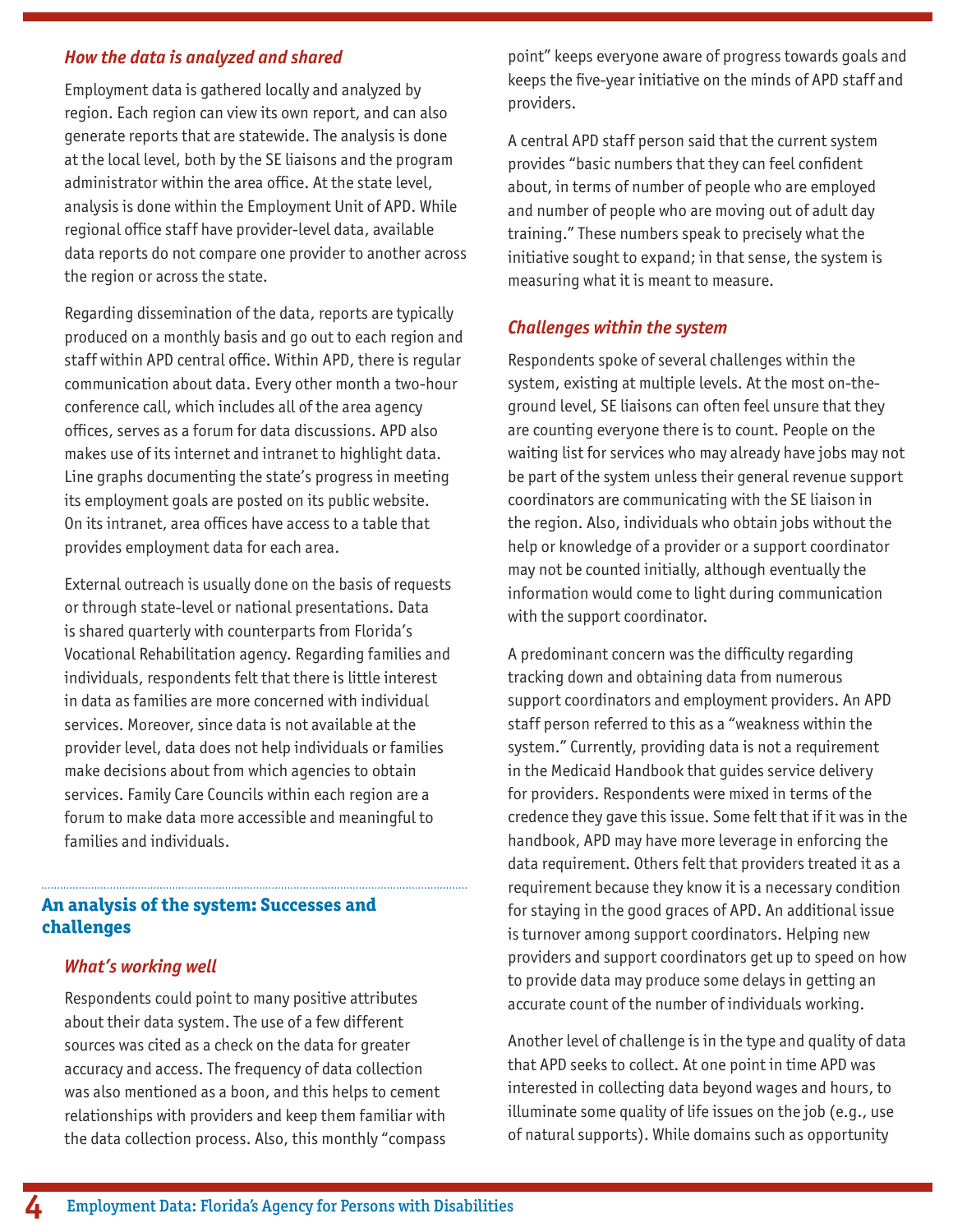for career advancement are included in the system, often this data is not accurate or missing. This level of detail, while cumbersome for providers with large workloads, is important in understanding quality of the job and impact it may have on one's life. While a focus on key outcomes is important in measuring progress towards a major goal such as the five-year initiative, many felt that a data system could do more to shed light not only on how many people are working but on how individuals' lives are improved through such experiences.

At a system level, respondents spoke of great difficulty in sharing data with Vocational Rehabilitation (VR). According to the SE liaisons, there was an emphasis on communicating with VR providers, as opposed to local VR offices. Collaboration with VR is especially important because when an individual obtains a job, it is more than likely that APD is tracking a VR outcome as VR is the funder of Phase 1, or initial job development, and job support services. Once the individual stabilizes on the job and transitions to Phase 2, the individual is then in "follow along" and transitions from VR to APD funding. At the Central Office level, APD has been trying to work more closely with VR through joint trainings and other initiatives, but progress is slower regarding data sharing.

#### **Moving forward: Areas for future development**

#### *Working with VR*

In addressing the challenges of working with VR for accurate data, APD staff are working toward better communication towards that end. They are interested in collaborating with VR for access to information such as how long it takes to get through the VR system, where individuals may get delayed, and where improvements are made. These conversations have taken part at the state level but have not fully reached the depths of the systems. One recommendation that came out of this research is the development of close working relationships among local VR and APD offices in order to better share information.

At the time of this writing, Florida's VR agency is currently dealing with service capacity issues and is in order of selection, whereby VR is able to accept only those individuals with the most significant disabilities who could benefit from VR services.

#### *Data that addresses quality of life*

Another challenge that is being considered is access to data that addresses quality issues. Data that speaks to quality of the job is important and yet difficult to collect. A respondent noted that while these topics were present during initial discussion and implementation of the data system, the system has not yielded as useful data as had been hoped. Respondents said that measurement of quality issues has fallen somewhat short and requires rethinking in order to yield data that will provide insights beyond hours and wages.

#### *Accountability*

Several suggestions were made regarding accountability within the system. Because so much of the data collection process rests within the purview of each SE liaison, a breakdown could occur if the person responsible for data in the region has competing priorities. Accountability is not only an issue at that level, but also at the level of the support coordinators and the providers. As mentioned, data collection is not a true requirement for service coordinators or providers. While it is not officially a requirement, many believe that there is the expectation, and even the obligation, to provide accurate data on a consistent basis. Respondents discussed the possibility of making a revision in the Medicaid Handbook and instituting data collection requirements.

#### **Lessons learned and implications for other states**

Respondents from Florida shared the lessons they have learned from their experiences. These include:

- ❖ All states should implement electronic data systems to track employment outcomes.
- ❖ Create policy language that makes it a requirement for supported employment providers and other necessary sources to provide data.
- ❖ It is often necessary to go to multiple sources to get the complete picture of an individual's employment situation.